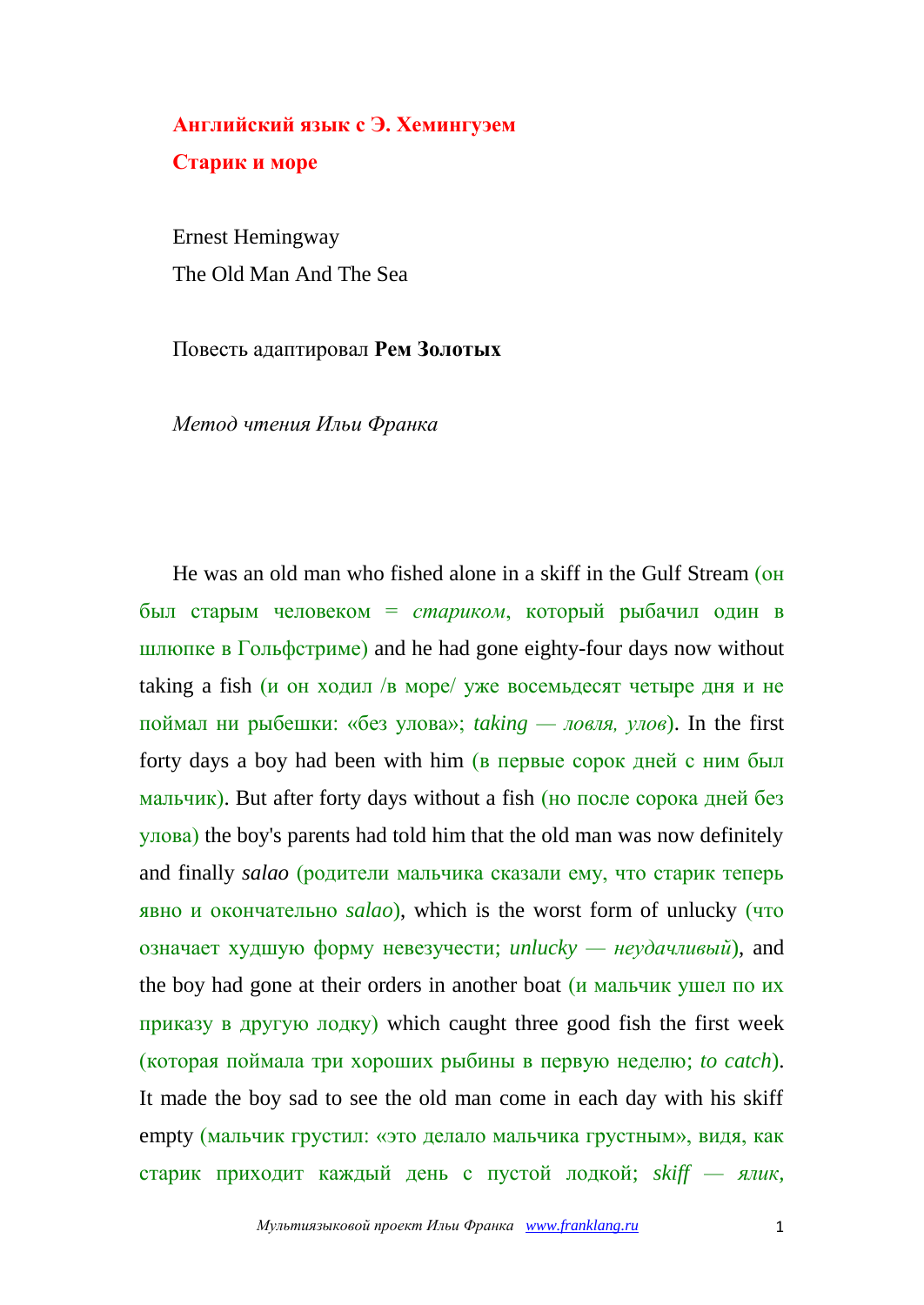*небольшая плоскодонная гребная лодка с острым носом и прямоугольной кормой*) and he always went down to help him carry either the coiled lines (и он всегда приходил помочь ему нести либо свернутые лесы; *to go down — спускаться; идти /от центра к периферии* $\ell$ ) or the gaff and harpoon (либо багор<sup>i</sup> гарпун) and the sail that was furled around the mast  $(u \text{ napyc}, \text{korophi}$  был обмотан вокруг мачты; *to furl — свертывать; убирать паруса*). The sail was patched with flour sacks (парус был залатан мешками из-под муки) and, furled, it looked like the flag of permanent defeat (и, свернутый, он выглядел как флаг неизменного поражения; *permanent — постоянный, неизменный*).

definite ['definit], either ['aidə], furl [fə:l]

He was an old man who fished alone in a skiff in the Gulf Stream and he had gone eighty-four days now without taking a fish. In the first forty days a boy had been with him. But after forty days without a fish the boy's parents had told him that the old man was now definitely and finally *salao*, which is the worst form of unlucky, and the boy had gone at their orders in another boat which caught three good fish the first week. It made the boy sad to see the old man come in each day with his skiff empty and he always went down to help him carry either the coiled lines or the gaff and harpoon and the sail that was furled around the mast. The sail was patched with flour sacks and, furled, it looked like the flag of permanent defeat.

The old man was thin and gaunt with deep wrinkles in the back of his neck (старик был худым и изможденным, с глубокими морщинами на загривке; *gaunt — изможденный, худой, костлявый; back of the*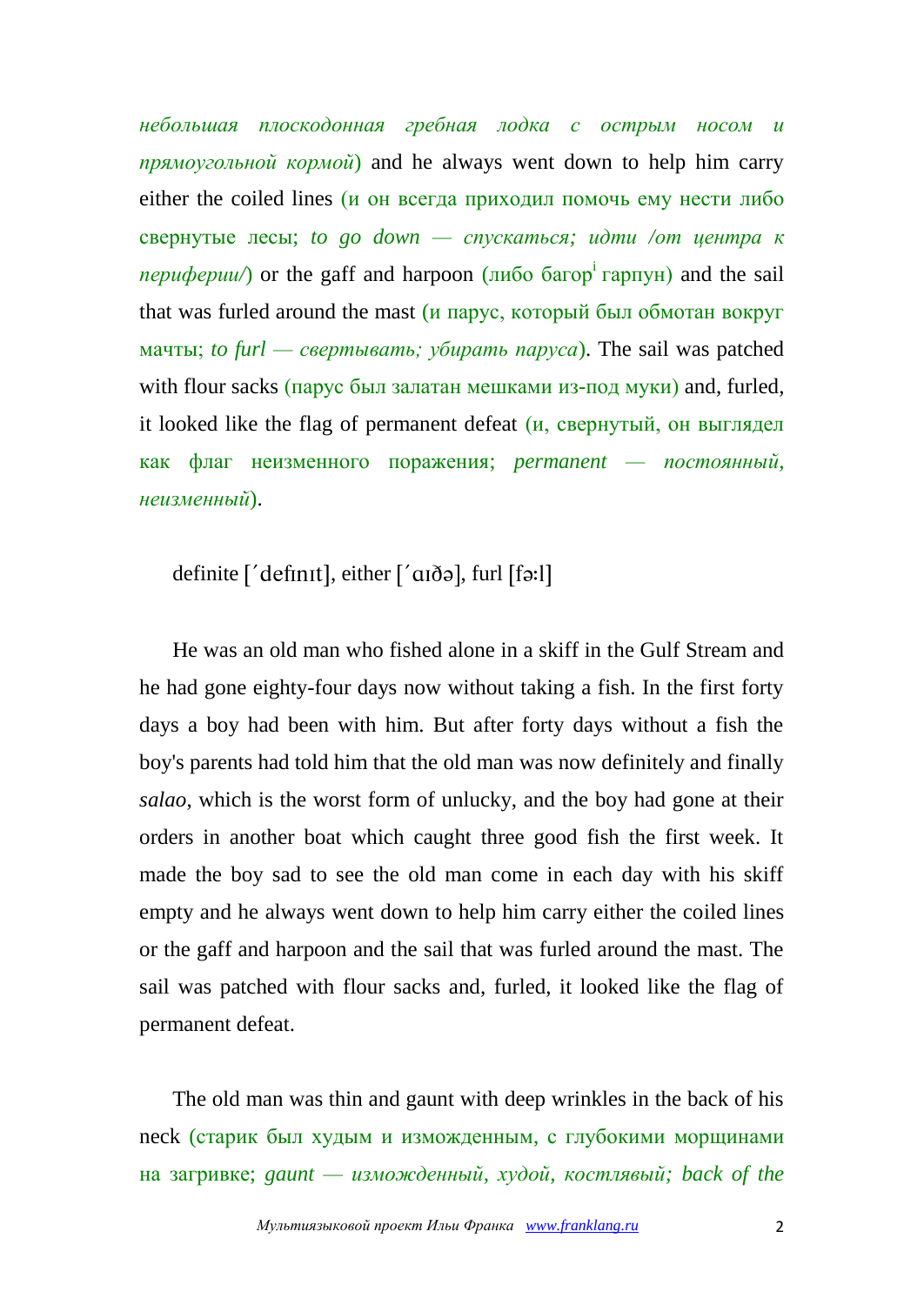*neck — загривок: «задняя часть шеи»*). The brown blotches of the benevolent skin cancer (коричневые пятна незлокачественного/неопасного кожного рака; *benevolent благожелательный, благосклонный*) the sun brings from its reflection on the tropic sea (которые приносит солнце, отражаясь от тропического моря) were on his cheeks (были на его щеках). The blotches ran well down the sides of his face (пятна спускались по его щекам: «по сторонам его лица»; *to run down — спускаться к чемулибо; to run — бежать*) and his hands had the deep-creased scars (и на его руках были глубокие рубленные шрамы; *crease — складка, сгиб*) from handling heavy fish on the cords (от вытаскивания тяжелой рыбы на бечеве; *to handle — трогать, брать, перебирать руками*). But none of these scars were fresh (но ни один из этих шрамов не был свежим). They were as old as erosions in a fishless desert (они были так же стары, как и трещины в безрыбной пустыне; *erosion — эрозия, разрушение*).

gaunt [go:nt], wrinkle [rɪŋkl], benevolent [bɪ'nevələnt]

The old man was thin and gaunt with deep wrinkles in the back of his neck. The brown blotches of the benevolent skin cancer the sun brings from its reflection on the tropic sea were on his cheeks. The blotches ran well down the sides of his face and his hands had the deep-creased scars from handling heavy fish on the cords. But none of these scars were fresh. They were as old as erosions in a fishless desert.

Everything about him was old except his eyes (все в нем было старым, за исключением глаз) and they were the same color as the sea (а они были того же цвета, что и море) and were cheerful and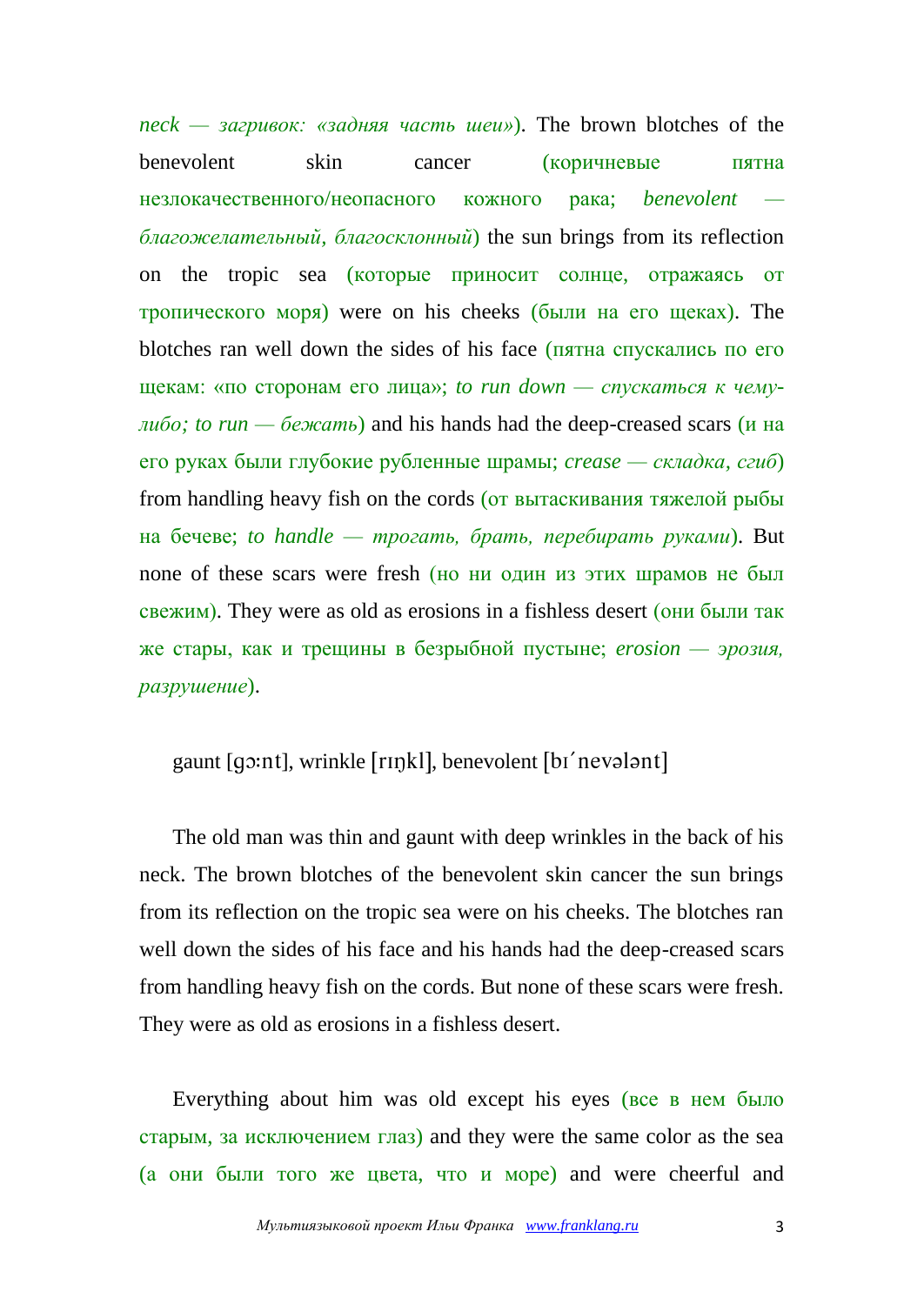undefeated (и были веселыми и непобежденными; *to defeat наносить поражение*).

"Santiago," the boy said to him as they climbed the bank from where the skiff was hauled up (сказал ему мальчик, когда они поднимались по береговой насыпи оттуда, где была на причале лодка; *to haul up поднимать /лодку на берег/; /мор./ останавливаться; to haul тащить, тянуть /сети, снасти/*). "I could go with you again (я мог бы снова пойти /в море/ с тобой). We've made some money (мы заработали немного денег)."

The old man had taught the boy to fish and the boy loved him (*старик*) научил мальчика рыбачить, и мальчик любил его; *to teach*).

cheerful [' $tf$ [arro qraded], haul [ho:1], taught [to:t]

Everything about him was old except his eyes and they were the same color as the sea and were cheerful and undefeated.

"Santiago," the boy said to him as they climbed the bank from where the skiff was hauled up. "I could go with you again. We've made some money".

The old man had taught the boy to fish and the boy loved him.

"No," the old man said. "You're with a lucky boat (ты со счастливой лодкой;  $luck - ydaua$ ). Stay with them (оставайся с ними)."

"But remember how you went eighty-seven days without fish (но помнишь, как ты ходил /в море/ восемьдесят семь дней без рыбы) and then we caught big ones every day for three weeks (а потом мы ловили крупную рыбу каждый день на протяжении трех недель)."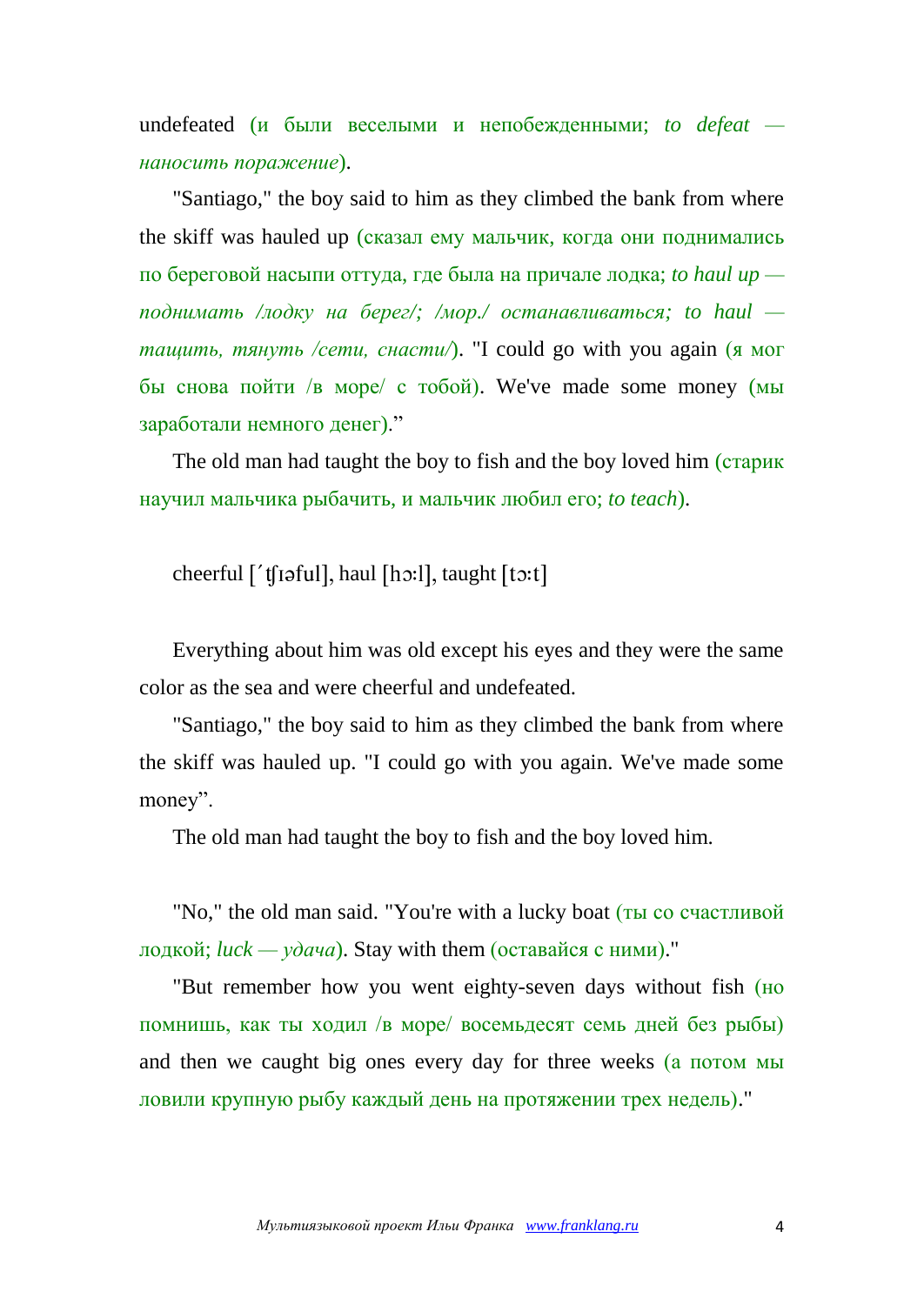"I remember (помню)," the old man said. "I know you did not leave me because you doubted (я знаю, что ты покинул меня не потому, что сомневался)."

"It was papa made me leave (отец заставил меня уйти). I am a boy and I must obey him (я мальчик и должен ему подчиняться)."

caught [ $k$ o:t], doubt [daut], obey [ $\sigma$ 'bei]

"No," the old man said. "You're with a lucky boat. Stay with them."

"But remember how you went eighty-seven days without fish and then we caught big ones every day for three weeks."

"I remember," the old man said. "I know you did not leave me because you doubted."

"It was papa made me leave. I am a boy and I must obey him."

"I know," the old man said. "It is quite normal (это совершенно нормально; *quite — вполне, совершенно*)."

"He hasn't much faith (у него нет веры = он не очень-то верит)."

"No," the old man said. "But we have (но мы верим). Haven't we (не так ли)?"

"Yes," the boy said. "Can I offer you a beer on the Terrace (могу я предложить тебе пива = *хочешь, я угощу тебя пивом* на Террасе) and then we'll take the stuff home (а затем мы отнесем домой снасти; *stuff — материал, состав, вещество; оборудование, оснащение, оснастка*)."

"Why not (почему нет)?" the old man said. "Between fishermen (между рыбаками = если рыбак угощает рыбака)."

quite [kwait], faith [fei $\theta$ ], stuff [st $\Lambda$ f], Terrace ['teras]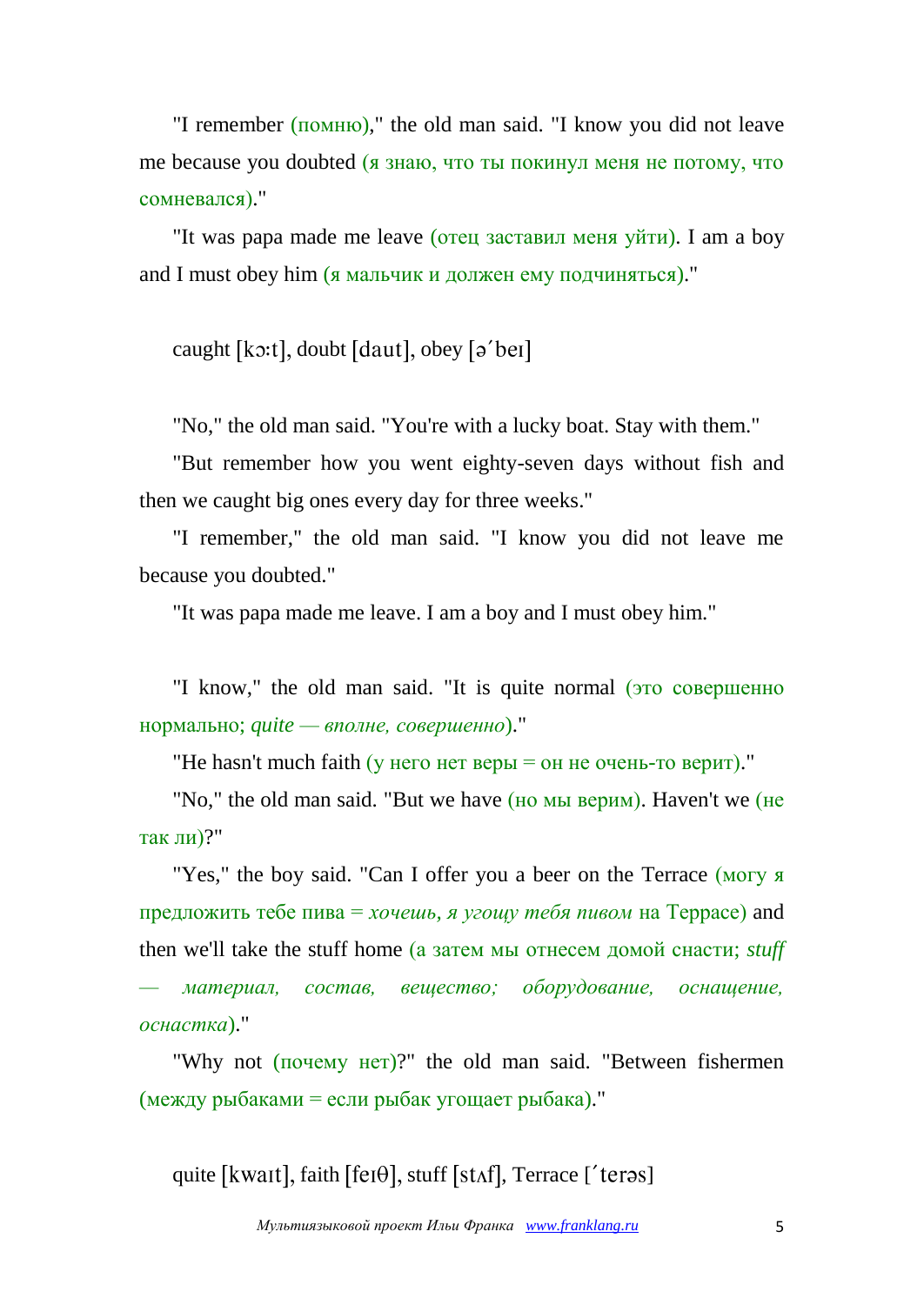"I know," the old man said. "It is quite normal."

"He hasn't much faith."

"No," the old man said. "But we have. Haven't we?"

"Yes," the boy said. "Can I offer you a beer on the Terrace and then we'll take the stuff home."

"Why not?" the old man said. "Between fishermen."

They sat on the Terrace and many of the fishermen made fun of the old man and he was not angry (они уселись на Террасе, и многие рыбаки посмеивались над стариком, но он не злился; *to make fun of smb. — насмехаться, подшучивать на кем-либо; angry — сердитый, недовольный; рассерженный; anger — гнев, злость; раздражение*). Others, of the older fishermen (другие, из старших рыбаков), looked at him and were sad (смотрели на него и грустили = им было грустно). But they did not show it (но они не показывали этого) and they spoke politely about the current (и они вежливо говорили = *вели вежливый разговор* о течении) and the depths they had drifted their lines at (и о глубине, на которую они закидывали лесы; *to drift — относить, гнать /ветром, течением/; сноситься, смещаться, сдвигаться /по ветру, по течению/, дрейфовать; /мор./ ставить дрифтерную сеть; line — линия; веревка, канат, провод, леса /удочки/*) and the steady good weather (и об устойчивой хорошей погоде) and of what they had seen (и о том, что они видели). The successful fishermen of that day were already in (удачливые в этот день рыбаки уже были внутри = уже вернулись с лова; *success — успех*) and had butchered their marlin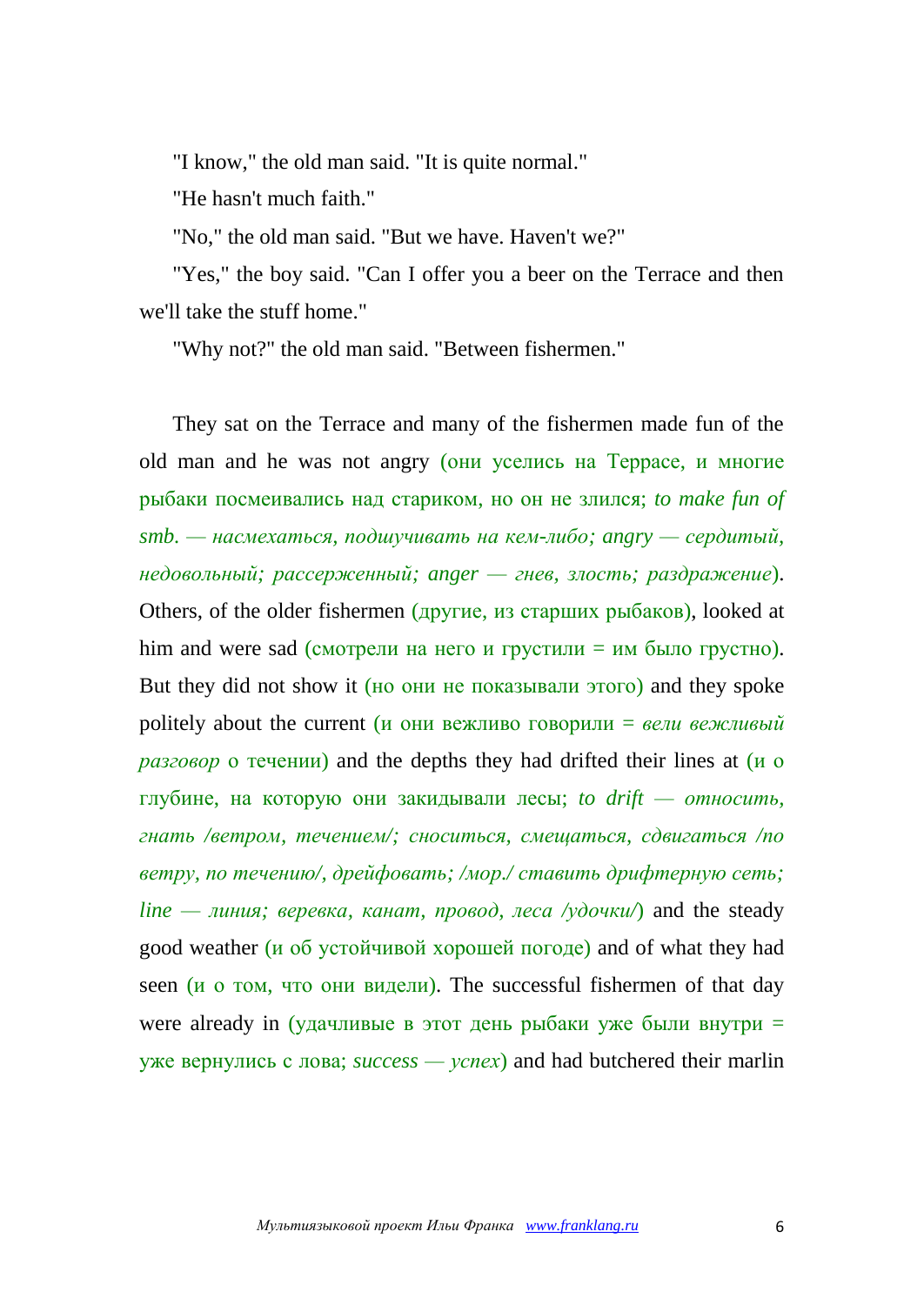out (и выпотрошили своих марлинов<sup>1</sup>; *to butcher — забивать /скот/*) and carried them laid full length across two planks (и несли их уложенными в полную длину поперек двух досок; *plank — толстая и широкая гладко оструганная доска*), with two men staggering at the end of each plank (по двое мужчин, идущих нетвердой походкой, у конца каждой доски; *to stagger — шататься, покачиваться; идти шатаясь*), to the fish house (на рыбный склад) where they waited for the ice truck (где они ждали рефрижератор: «грузовик с морозилкой»; *ice — лед*) to carry them to the market in Havana (который перевезет их  $/pb$ ыбу на рынок в Гавану). Those who had caught sharks had taken them to the shark factory on the other side of the cove (те, кто поймал акул, отнесли их на завод по разделке акул на другом конце бухты) where they were hoisted on a block and tackle (где их подвесили на веревках с блоками; *to hoist — поднимать /флаг, парус и т.п./; block and tackle* — *веревка с блоком*), their livers removed ( $/$ при этом/ их печенки удалили = их выпотрошили), their fins cut off (их плавники отрезали) and their hides skinned out (их кожу содрали; *hide — кожа,*   $\mu$ *ukvpa; to skin — coupamb /кожу*/) and their flesh cut into strips for salting (и их мясо нарезали полосками для засола; *flesh — плоть; мясо*).

current [' $k$ Ar $\partial$ nt], steady ['stedi], butcher [' $b$ ut $\partial$ ], cove [ $k$  $\partial$ uv]

 $\overline{a}$ 

<sup>1</sup> Атлантический голубой марлин (*Makaira nigricans*) — из семейства марлиновые отряда окунеобразных, имеет тело вытянутой формы, копьевидную морду и длинный жесткий спинной плавник, может достигать более 4 метров в длину и весить более 600 кг.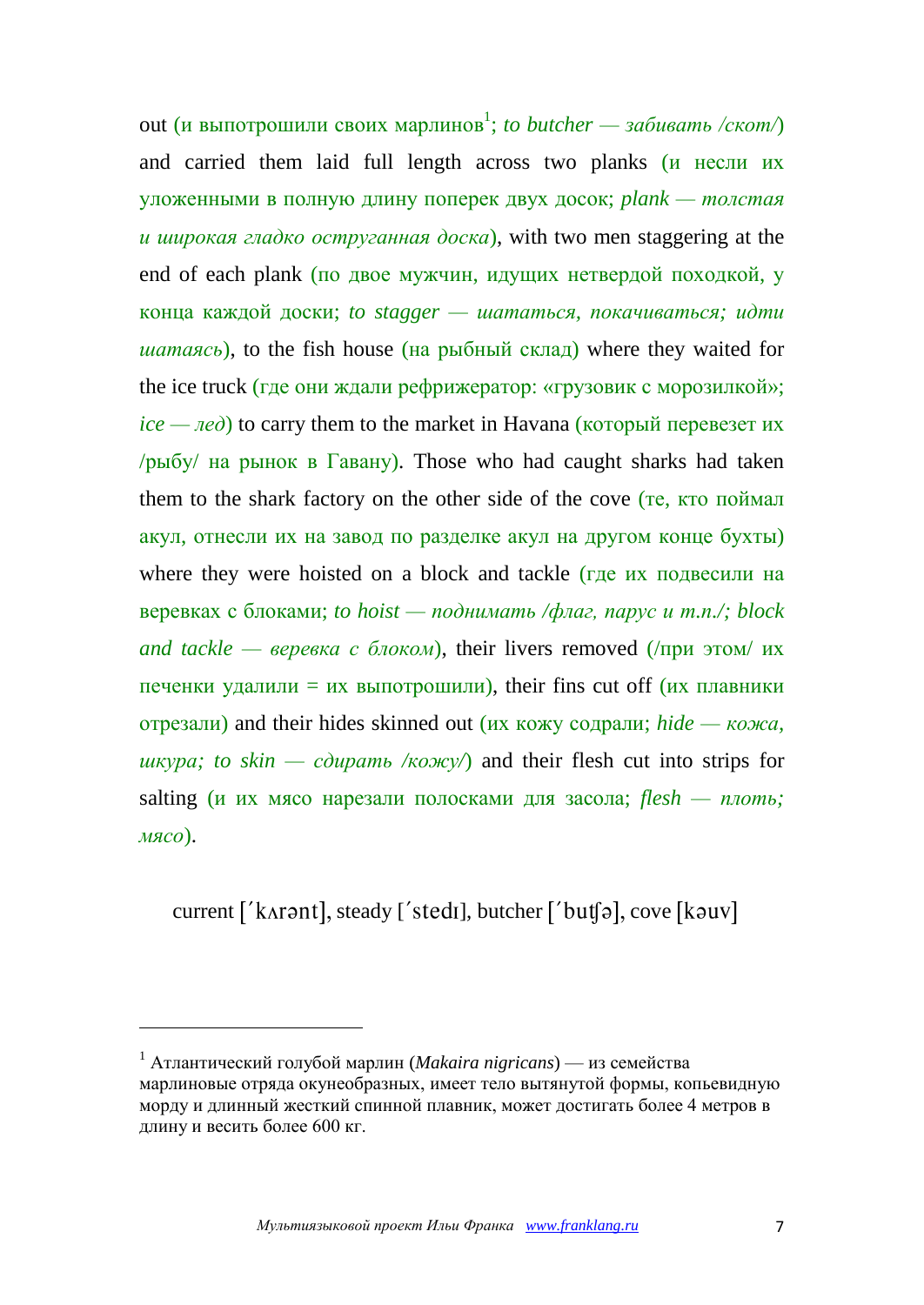They sat on the Terrace and many of the fishermen made fun of the old man and he was not angry. Others, of the older fishermen, looked at him and were sad. But they did not show it and they spoke politely about the current and the depths they had drifted their lines at and the steady good weather and of what they had seen. The successful fishermen of that day were already in and had butchered their marlin out and carried them laid full length across two planks, with two men staggering at the end of each plank, to the fish house where they waited for the ice truck to carry them to the market in Havana. Those who had caught sharks had taken them to the shark factory on the other side of the cove where they were hoisted on a block and tackle, their livers removed, their fins cut off and their hides skinned out and their flesh cut into strips for salting.

When the wind was in the east (когда ветер дул с востока: «был на востоке») a smell came across the harbour from the shark factory (запах доносился через всю гавань от завода по разделке акул); but today there was only the faint edge of the odour (но сегодня был лишь слабый оттенок: «край» запаха; *edge — кромка, край; грань*) because the wind had backed into the north and then dropped off (потому что ветер переменился на северный, а потом стих; *to back — менять направление против часовой стрелки /о ветре/*) and it was pleasant and sunny on the Terrace (и на Террасе было приятно и солнечно).

"Santiago," the boy said.

"Yes," the old man said. He was holding his glass and thinking of many years ago (он держал стакан и думал о давно прошедших годах).

harbour ['hɑ:bə], odour ['əudə], pleasant ['plezənt]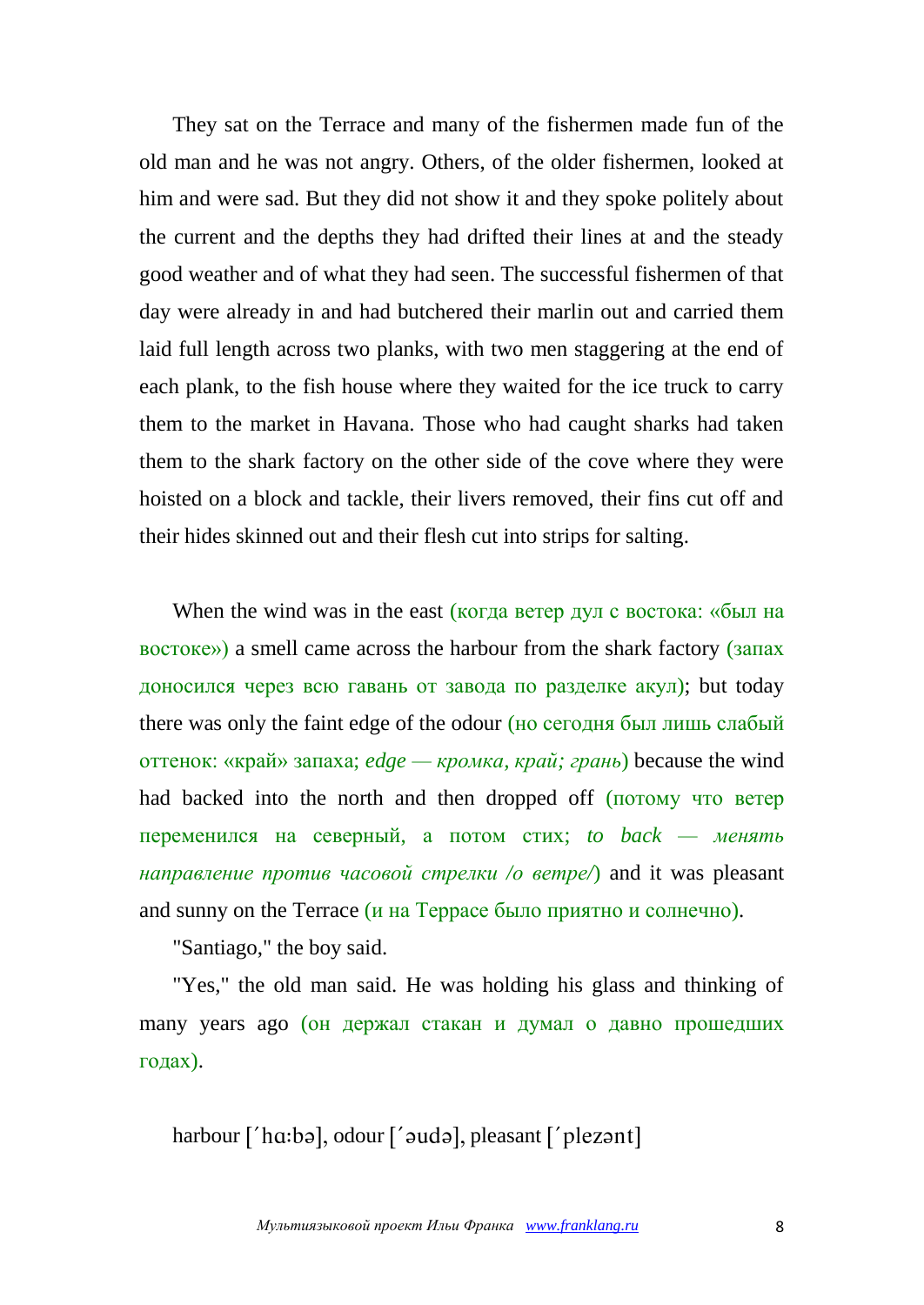When the wind was in the east a smell came across the harbour from the shark factory; but today there was only the faint edge of the odour because the wind had backed into the north and then dropped off and it was pleasant and sunny on the Terrace.

"Santiago," the boy said.

"Yes," the old man said. He was holding his glass and thinking of many years ago.

"Can I go out to get sardines for you for tomorrow (можно я наловлю: «выйду /в море/, чтобы достать» тебе сардин на завтра)?"

"No. Go and play baseball (иди поиграй в бейсбол). I can still row and Rogelio will throw the net (я все еще могу грести, а Рохелио забросит сети)."

"I would like to go (я бы хотел пойти). If I cannot fish with you (если я не могу рыбачить с тобой), I would like to serve in some way  $\left($ я бы хотел помочь хоть как-нибудь; *to serve — служить; быть полезным, оказывать помощь*)."

"You bought me a beer (ты купил мне пива; *to buy*)," the old man said. "You are already a man (ты уже мужчина)."

sardine [sq: $'di:n$ ], row [rau], serve [sa:v]

"Can I go out to get sardines for you for tomorrow?"

"No. Go and play baseball. I can still row and Rogelio will throw the net."

"I would like to go. If I cannot fish with you. I would like to serve in some way."

"You bought me a beer," the old man said. "You are already a man."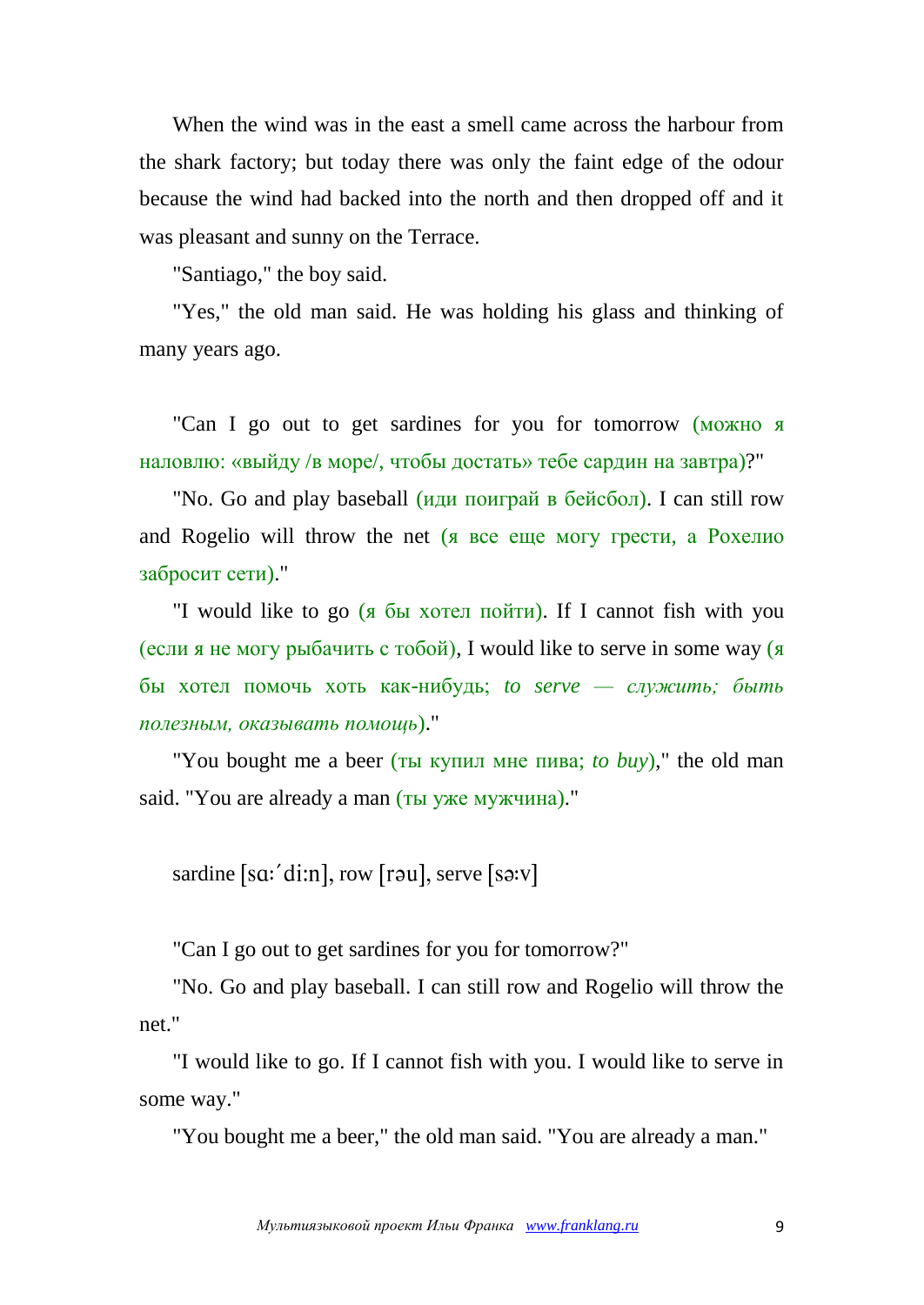"How old was I when you first took me in a boat (сколько мне было лет, когда ты впервые взял меня в лодку)?"

"Five and you nearly were killed (пять, и ты чуть было не погиб: «не был убит») when I brought the fish in too green and he nearly tore the boat to pieces (когда я втащил в лодку совсем еще живую рыбу, и она чуть не разнесла лодку на щепки: «кусочки»; *to bring приносить; green — зеленый; молодой; полный сил; to tear — рвать, разрывать*). Can you remember (помнишь: «можешь вспомнить»)?"

"I can remember the tail slapping and banging (я помню, как хвост хлопал и бил) and the thwart breaking (и как сломалась банка; *thwart — банка на гребной шлюпке*) and the noise of the clubbing (и шум того, как ты колотил ее дубинкой; *club — дубинка; to club — бить дубинкой*). I can remember you throwing me into the bow (помню, как ты бросил меня на нос шлюпки) where the wet coiled lines were (где были влажные снасти; *to coil — свертывать кольцом /веревку, канат и т. п./; line — веревка, шнур*) and feeling the whole boat shiver (и чувство того, что вся лодка дрожит = помню, как дрожала лодка) and the noise of you clubbing him like chopping a tree down (и шум от того, что ты бьешь рыбу дубинкой, словно рубишь дерево) and the sweet blood smell all over me (и приторный запах крови на всем моем теле*; sweet — сладкий; слащавый, приторный; all over — всюду, повсюду: all over the room — по всей комнате*)."

## nearly  $\lceil \nmid$  nialil, piece [pi:s], thwart  $\lceil \theta w \cdot z \cdot t \rceil$ , club  $\lceil k \rceil \cdot \lceil k \cdot z \rceil$

"How old was I when you first took me in a boat?"

"Five and you nearly were killed when I brought the fish in too green and he nearly tore the boat to pieces. Can you remember?"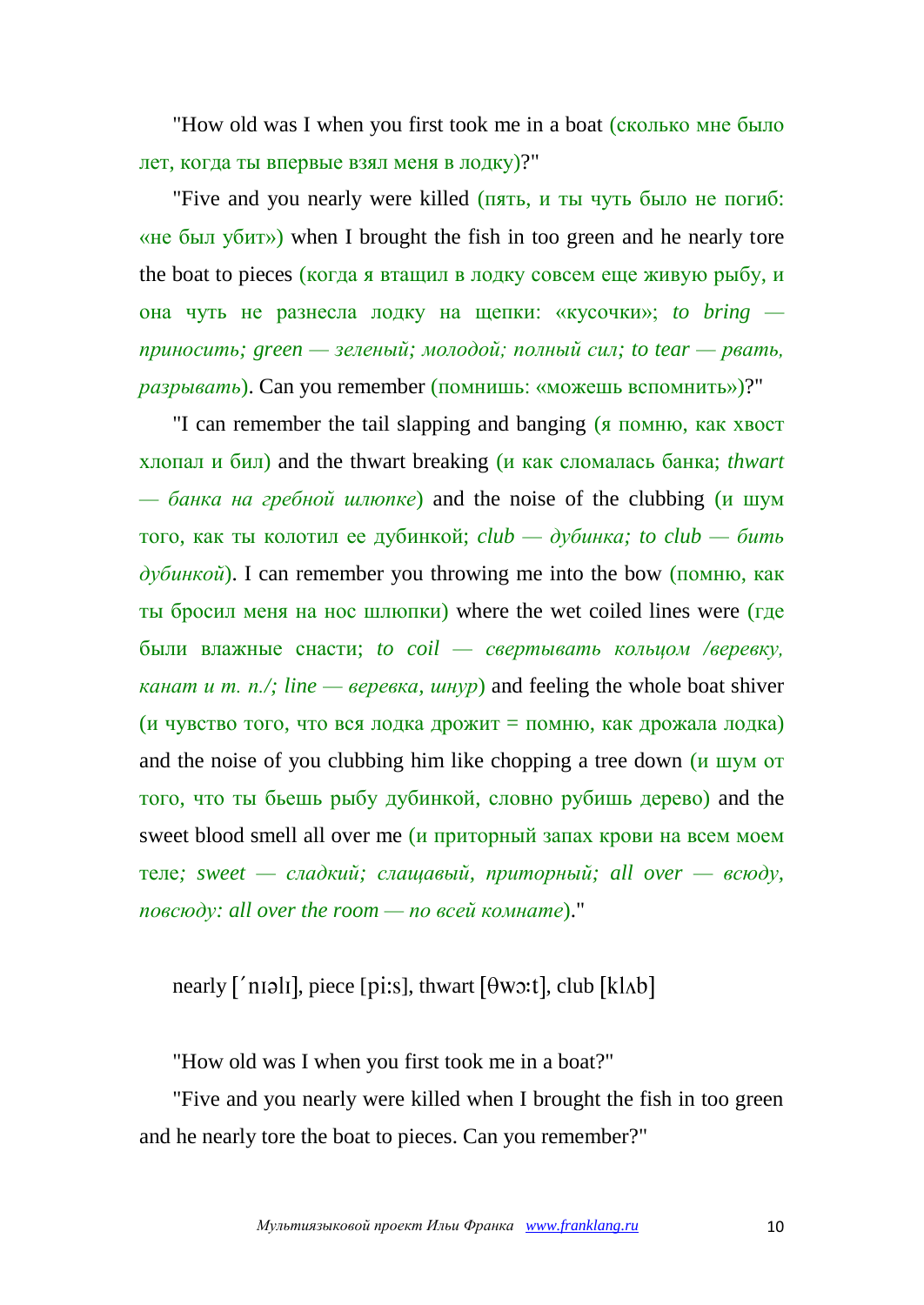"I can remember the tail slapping and banging and the thwart breaking and the noise of the clubbing. I can remember you throwing me into the bow where the wet coiled lines were and feeling the whole boat shiver and the noise of you clubbing him like chopping a tree down and the sweet blood smell all over me."

"Can you really remember that or did I just tell it to you (ты действительно это помнишь, или это я тебе рассказал)?"

"I remember everything from when we first went together (я помню все с того момента, как мы впервые вышли /в море/ вместе)."

The old man looked at him with his sun-burned, confident loving eyes (старик посмотрел на него своими выгоревшими от солнца доверчивыми любящими глазами; *sun-burned = sunburnt обгоревший /на солнце/; загорелый; confident — уверенный; доверительный*).

"If you were my boy (если бы ты был моим сыном: «мальчиком») I'd take you out and gamble (я бы взял тебя и рискнул = рискнул бы взять тебя с собой; *to gamble — играть в азартные игры; держать пари; пуститься в рискованное предприятие*)," he said. "But you are your father's and your mother's (но ты /сын/ своего отца и матери) and you are in a lucky boat (и ты в счастливой/удачливой лодке)."

everything  $['evr101n]$ , together  $[t000]$ , confident  $['konf11]$ 

"Can you really remember that or did I just tell it to you?"

"I remember everything from when we first went together."

The old man looked at him with his sun-burned, confident loving eyes.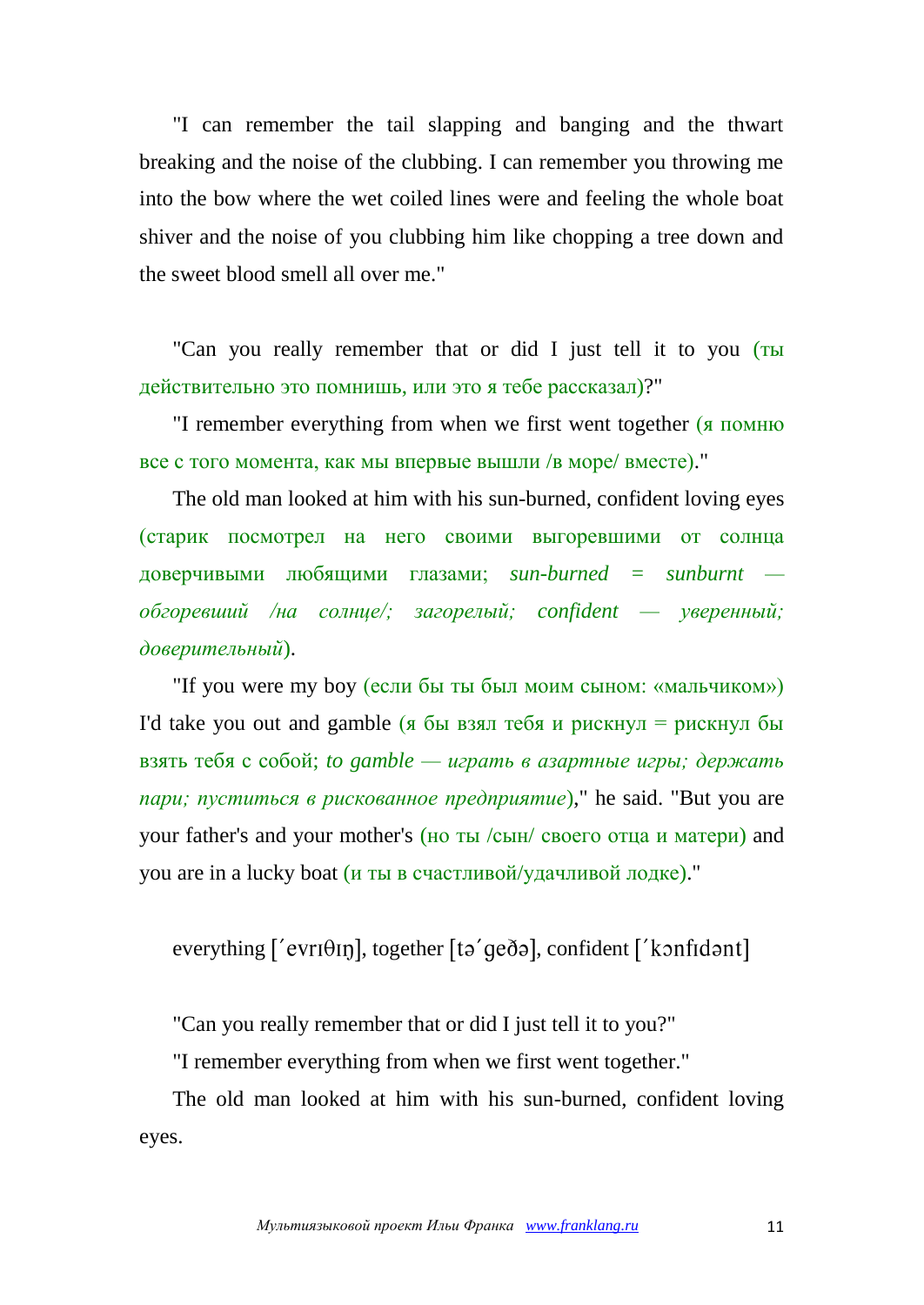"If you were my boy I'd take you out and gamble," he said. "But you are your father's and your mother's and you are in a lucky boat."

"May I get the sardines (можно я достану сардин = схожу за сардинами)? I know where I can get four baits too (я также знаю, где я могу достать четыре наживки)."

"I have mine left from today (у меня есть свои, оставшиеся сегодня; *to leave — оставлять*). I put them in salt in the box (я положил их в соль в коробку = в коробку с солью)."

"Let me get four fresh ones (давай я принесу четыре свежих /наживки/)."

"One (одну)," the old man said. His hope and his confidence had never gone (его надежда и уверенность никогда не уходили = не пропадали). But now they were freshening as when the breeze rises (но теперь они возрождались: «освежались», словно подул свежий ветер /с моря/: «но теперь они были освежающимися, как когда поднимается бриз»; *to freshen /up/ — свежеть /о ветре/; освежать; свежеть; обновлять/ся/*).

bait [beɪt], salt [sɔ:lt], breeze [bri:z]

"May I get the sardines? I know where I can get four baits too."

"I have mine left from today. I put them in salt in the box."

"Let me get four fresh ones."

"One," the old man said. His hope and his confidence had never gone. But now they were freshening as when the breeze rises.

"Two," the boy said.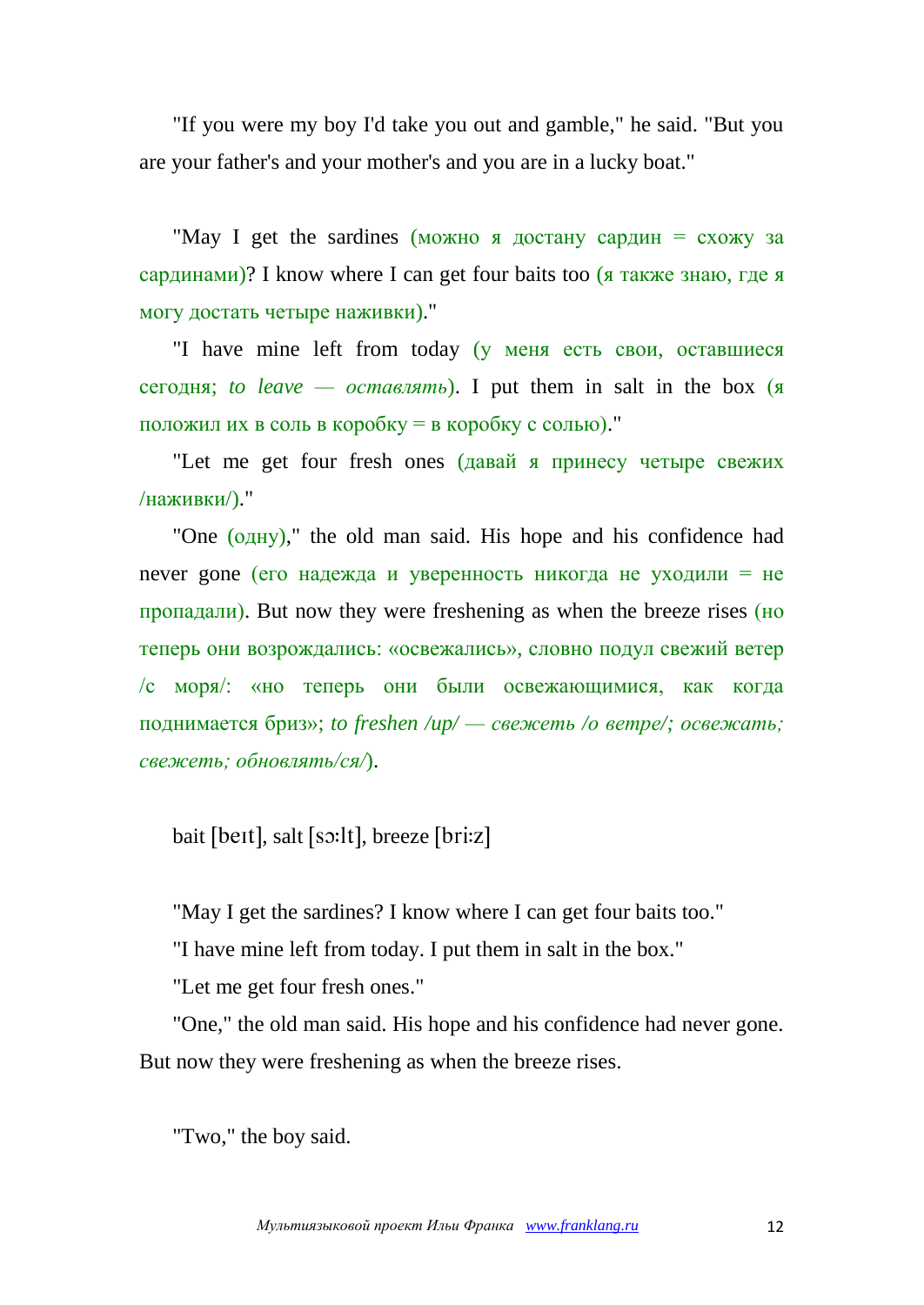"Two," the old man agreed (согласился старик). "You didn't steal them (ты не украл  $ux$ )?"

"I would (я бы украл)," the boy said. "But I bought these (но эти я купил)."

"Thank you (спасибо)," the old man said. He was too simple to wonder when he had attained humility (он был слишком прост, чтобы размышлять, когда он приобрел смирение; *to wonder — удивляться, размышлять, задаваться вопросом; to attain — достигать*). But he knew he had attained it (но он знал, что приобрел его) and he knew it was not disgraceful (и он знал, что это не было позорным) and it carried no loss of true pride (и не несло никакой потери истинной гордости)."Tomorrow is going to be a good day with this current (завтра будет хороший день с таким: «этим» течением)," he said.

wonder ['wʌndə], attain [ə'teɪn], humility [hju:'mɪlɪtɪ]

"Two," the boy said.

 $\overline{a}$ 

"Two," the old man agreed. "You didn't steal them?"

"I would," the boy said. "But I bought these."

"Thank you," the old man said. He was too simple to wonder when he had attained humility. But he knew he had attained it and he knew it was not disgraceful and it carried no loss of true pride."Tomorrow is going to be a good day with this current," he said.

*Здесь только небольшой фрагмент книги. Полностью книгу можно купить на сайте www.franklang.ru в соответствующем языковом разделе (английский язык), в подразделе «Тексты на английском языке, адаптированные по методу чтения Ильи Франка»*